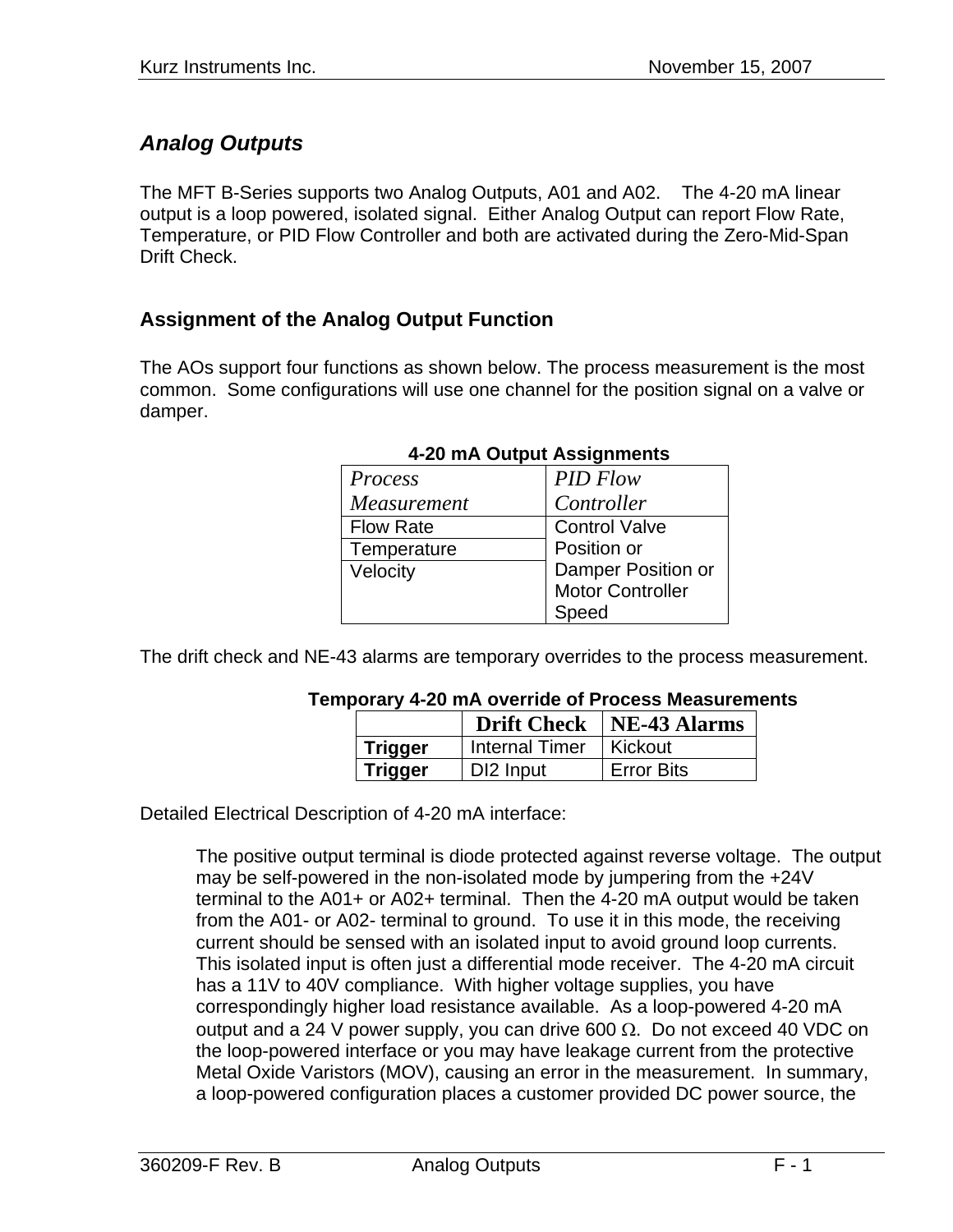MFT B- Series output and load resistance(s) all in series.

## **Analog Output Range.**

The analog output (AO) range (4.00 mA = yy flow, 20.00 mA = zz flow) can be programmed using the keypad. A 4 mA current output will represent the minimum flow rate yy value. A 20 mA current output will represent the maximum flow rate zz value. You will need to program your receiving device for the same range.

Enter *Program Mode* by pressing **P,** then enter the **access code** (654321), then press **E.** 



Advance through the major menus using the **P** key, press **E** when you see:

**PRESS E TO SET ANALOG OUTPUTS** 

Then select the output channel by pressing the **^ v** keys, then press **E**.

**PRESS ENTER FOR ANALOG OUT 1** 

Select METER by pressing the **^ v** keys, then press **E.** 

**ANALOG OUT 1 ^v ASSIGN TO METER** 

Assign the meter # you want to this output channel by pressing the **^ v** keys then press **E.**

> **ANALOG OUT 1 ENTER METER #1**

For the MFT B-Series #1 meter is the flow rate or velocity and #2 is the temperature. Next you select FLOW RATE by pressing the **^ v** keys then press **E.** 

> **OUT#1 NEXT TYPE ^v FLOW RATE**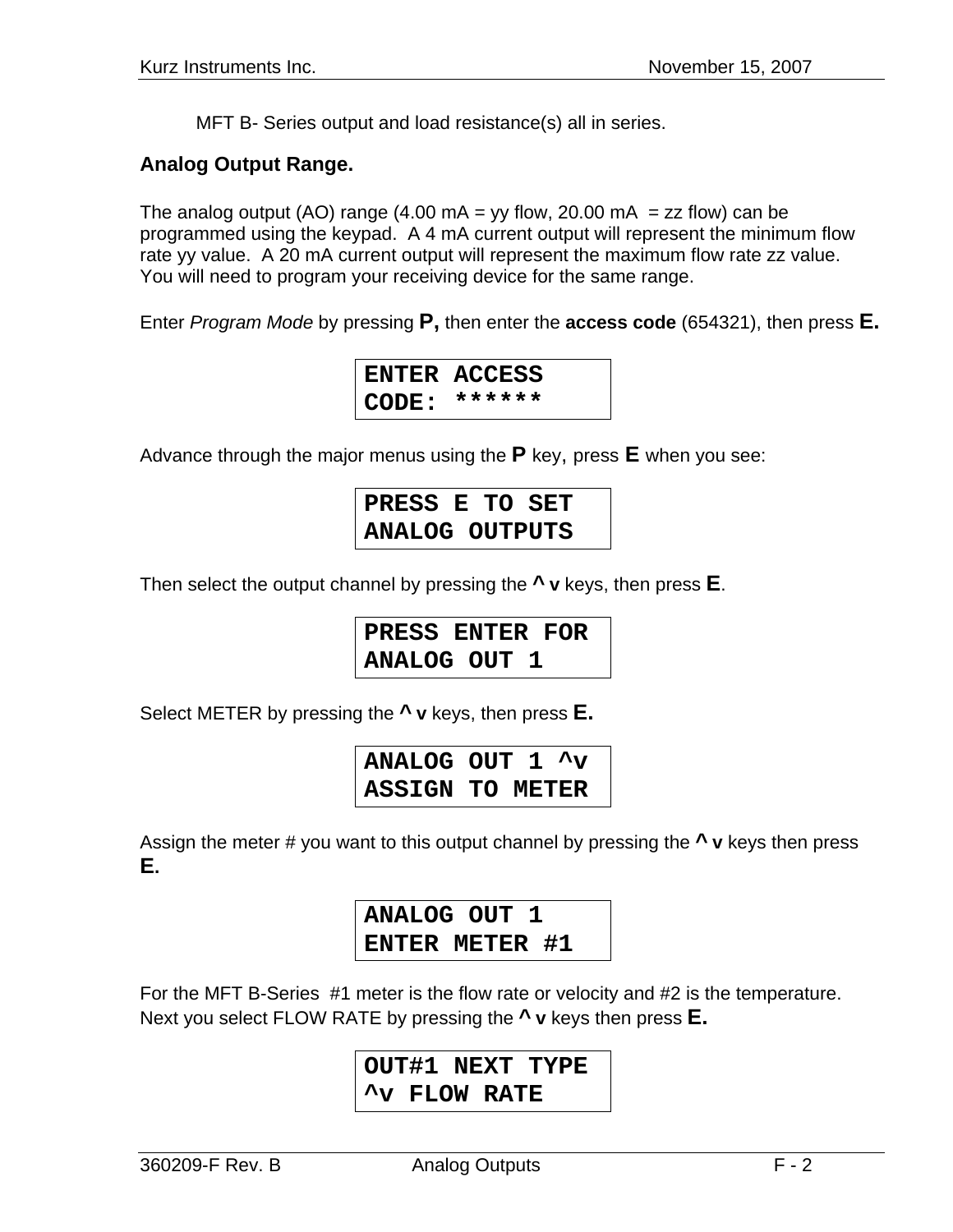Enter the minimum flow rate that reports 4 mA. Enter the number followed by the **E** key. If the value is changed a "new value accepted" message will be displayed.

```
LO=0.00000 SCFM 
AT 4.000 mA
```
Enter the maximum flow rate that reports 20 mA. Again enter the new value followed by **E** to make a change.

> **HI=1200.00 SCFM AT 20.000 mA**

The next analog output channel will come up and your can select this with the **E** or escape using the **C** key multiple times.

| PRESS E FOR         |  |
|---------------------|--|
| <b>ANALOG OUT 2</b> |  |

# **PID Flow Control**

The Analog Outputs can be part of an automatic flow controller. The Analog Output can control a valve, damper, or motor controller. The MFT B-Series will regulate the flow based on a set point register or analog input for the set point. The set-point register for the PID control can be set manually through the keyboard, or by the Modbus protocol. The analog input comes from the AI 1 connection if this option is installed on the board. There is a detailed description of the PID under Flow Controller Setup.

## **Zero-Mid-Span Drift Check**

The Zero-Mid-Span Drift Check is an automatic calibration mode where both 4-20 mA Analog Outputs report standard zero, mid, and high values for checking the calibration of the device and its data recording signal chain. There is a detailed description of the Drift Check under Zero-Span Drift Check.

## **NE-43 Alarms**

The NAMUR-Recommendations, specification NE-43, for alarm support on the 4-20 mA signal are included in the MFT B-Series meters. This means normal operation analog output is clipped between 3.8 and 20.5 mA. If any bit is set in the Fault Index Register, an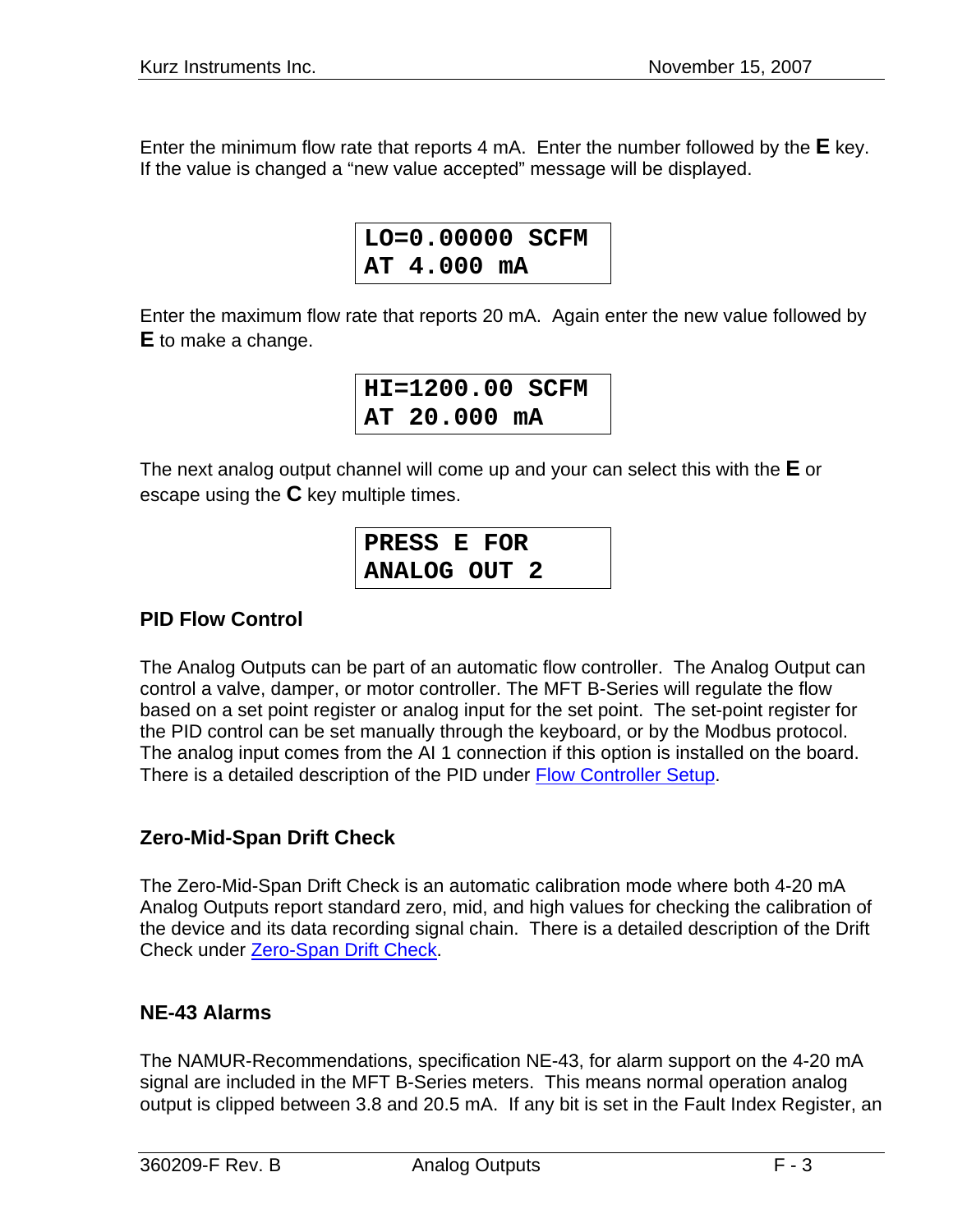NE-43 alarm will trigger. The type of alarm can be programmed under the SET ALARMS menu to cause a low output of 3.6 mA or less, or a high output of 21 mA or more. Figure



F-1 shows the operation of this alarm type.

**Figure F-1 4-20 mA operation with the NE-43 alarm.** 

The following system error events cause a NE-43 alarm:

- 1. Unable to write configuration file to EEPROM
- 2. Abnormal sensor node voltages
- 3. Sensor type does not match configuration
- 4. Sensor over-voltage crowbar engaged
- 5. Sensor control drive stopped responding
- 6. ADC failed to convert measurement
- 7. High sensor or wire leakage
- 8. Rps Sensor Lead Open Circuit
- 9. Wire loop resistance above high limit
- 10. Rtc resistance below low limit
- 11. Rtc resistance above high limit
- 12. Rp resistance below low limit
- 13. Rp resistance above high limit

The following programmable events cause a NE-43 alarm:

- 1. Meter Kick-Out low
- 2. Meter Kick-Out high

The following example sets the NE-43 alarm to output high signal when triggered. Enter Program Mode by pressing **P.** enter the **access code** (654321), and then press **E.** 

> **ENTER ACCESS CODE: \*\*\*\*\*\***

Advance thru the major menus using the **P**, press **E** when you see: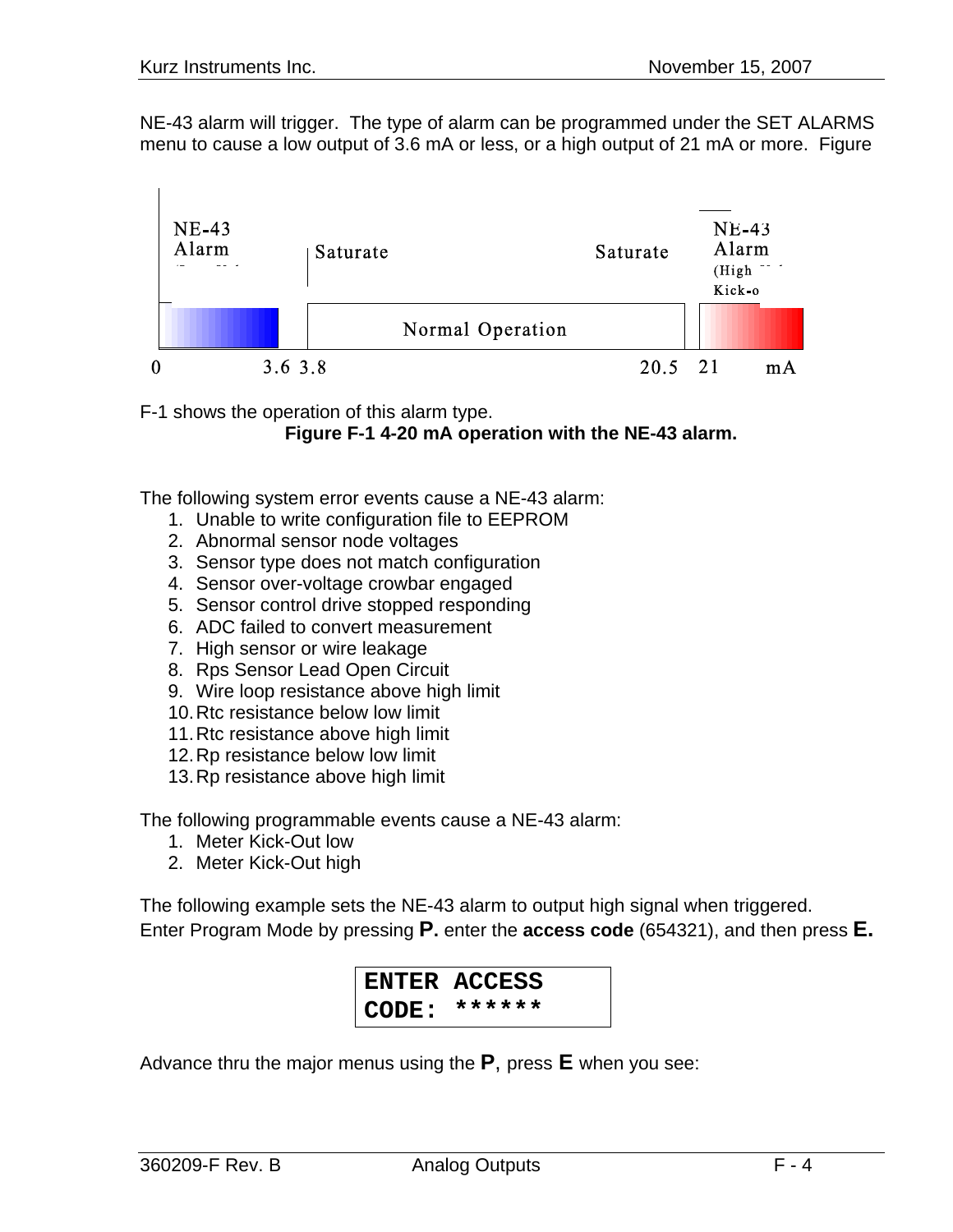# **PRESS E TO SET ALARMS**

Advance thru the ALARMS menus using the **P** key until you see:

| PRESS ENTER TO     |  |
|--------------------|--|
| <b>SET ALARM 2</b> |  |

Press the **^** or **v** key until alarm 2 is shown, next press **E** to accept. Continue through menus with the **P** key until you see:

> **NE-43 ALARM ^v LOW OUTPUT**

Press the **^** key to set the NE-43 alarm trigger HIGH OUTPUT.

**NE-43 ALARM ^v HIGH OUTPUT** 

Press **E** to accept. Escape this menu area using the **C** key multiple times.

The Meter Kick-Out is a programmable high and low limit that will set the NE-43 alarms. The following example sets the NE-43 alarm to output when triggered by a high flow Meter Kick-Out.

Enter Program Mode by pressing **P**. Enter the **access code** (654321), and then press **E.** 

**ENTER ACCESS CODE: \*\*\*\*\*\*** 

Advance thru the major menus using **P**, press **E** when you see:

| PRESS E TO SET |  |  |
|----------------|--|--|
| METER #1, FLOW |  |  |

Advance thru the METER #1 menus using the **P** key until you see:

# **HIGH KICK-OUT AT XX.XXX FUNIT**